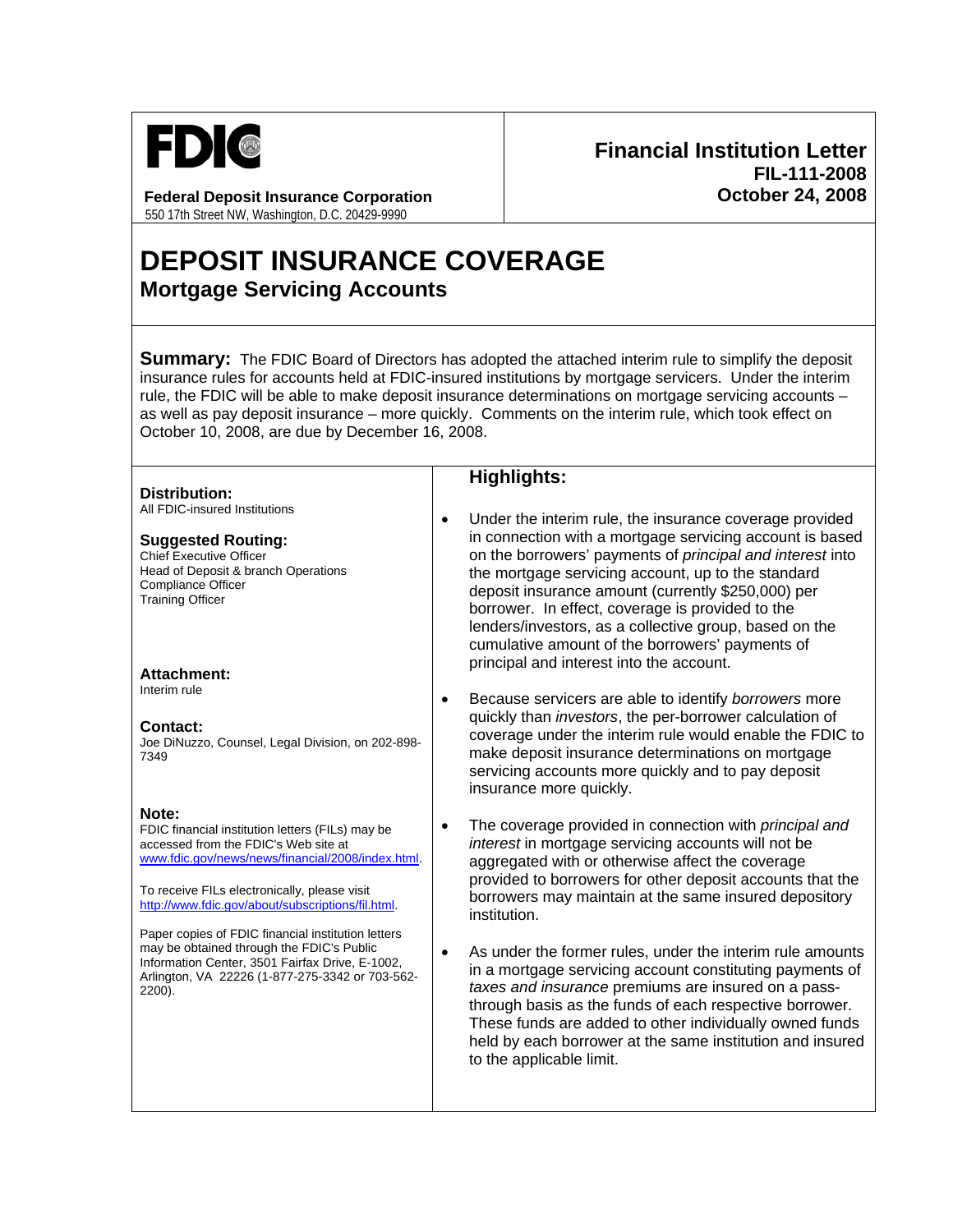Financial Institution Letter FIL-111-2008 October 24, 2008

## **DEPOSIT INSURANCE Mortgage Servicing Accounts**

Under the FDIC's former deposit insurance rules, accounts maintained by a mortgage servicer comprised of principal and interest payments made by borrowers were insured based on the ownership interest of each lender/investor in those accounts. Over the past several years, securitization methods and vehicles for mortgages have become more layered and complex. Thus, it has become much more difficult and time-consuming for a servicer to identify and determine the share of any investor in a securitization and in the principal and interest funds on deposit at an insured depository institution.

In the event of the failure of an FDIC-insured depository institution, the FDIC is concerned that there could be unexpected loss to securitization investors of principal and interest payments deposited at the institution by a securitization servicer. These accounts may involve multi-layered securitization structures, and it may prove difficult for the servicer holding a deposit account in the institution to identify every security holder in the securitization and determine his or her share. In addition, some investor holdings may far exceed the current \$250,000 per-depositor/investor insurance limit. Application of the former insurance rules under these circumstances could result in delays in the servicer receiving the insured amounts and in losses for amounts that, because of the complexity of the securitization agreements, cannot be attributed to the particular investors to whom the funds belong. This outcome could increase losses to otherwise insured depositors, lead to withdrawal of deposits for principal and interest payments from depository institutions, and unnecessarily reduce liquidity for such institutions.

Under the interim rule, the coverage afforded in connection with a mortgage servicing account is based on the borrowers' payments of principal and interest into the mortgage servicing account, up to the standard deposit insurance amount (currently \$250,000) per borrower. In effect, coverage will be provided to the lenders/investors, as a collective group, based on the cumulative amount of the borrowers' payments of principal and interest into the account. This insurance coverage afforded for principal and interest payments in mortgage servicing accounts will not be aggregated with or otherwise affect the coverage provided to borrowers for other accounts that the borrowers may maintain at the same insured depository institution. As under the former insurance rules, under the interim rule amounts in a mortgage servicing account constituting payments of taxes and insurance premiums will be insured on a *pass-through* basis as the funds of each respective borrower. Such funds will be added to other individually owned funds held by each borrower at the same institution and insured to the applicable limit.